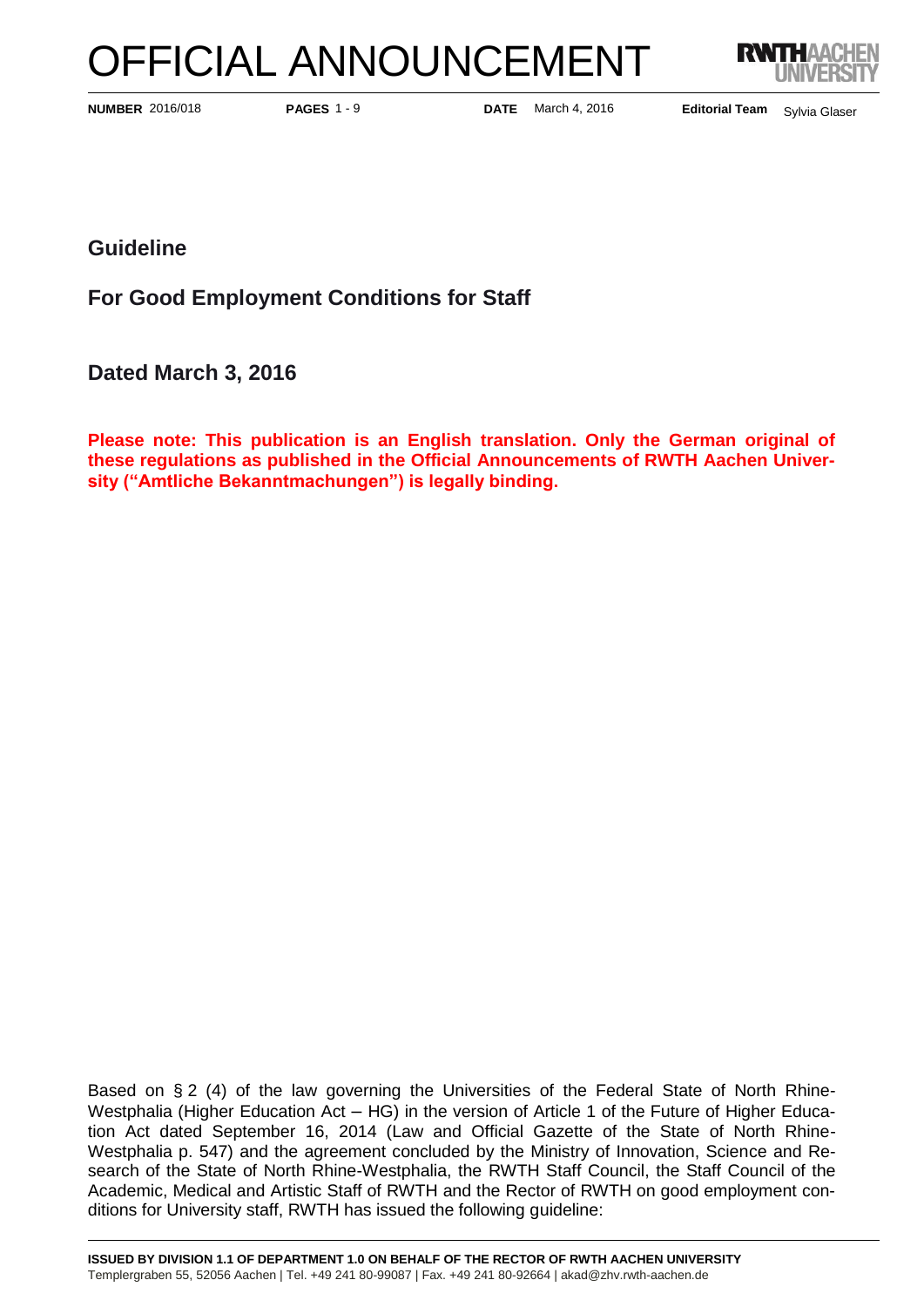# **Preamble**

In addition to teaching and research, the promotion of early career researchers is a priority task of RWTH Aachen University. RWTH must carry out this important task with great care to ensure it will continue to attract and retain top talent.

RWTH Aachen University is particularly committed to providing qualification opportunities for its early career researchers, as they play a significant role in research and academics. To do this, RWTH uses the legal and financial possibilities at its disposal to ensure reliable framework conditions that enable young scientists to achieve their respective qualification goals. RWTH also uses the existing legal and financial possibilities to improve employment prospects for scientists who have completed their qualification phase.

The technical and administrative employees make a significant contribution to achieving these goals. This is why RWTH works to guarantee good employment conditions for them as well.

As employment conditions are largely determined by legal and collective bargaining regulations and financial resources, this is a particular challenge. RWTH is facing up to this challenge and wants to achieve a significant improvement in employment conditions, particularly in the area of fixed-term employment contracts.

RWTH Aachen University also strives to promote gender equity and equality as well as inclusion.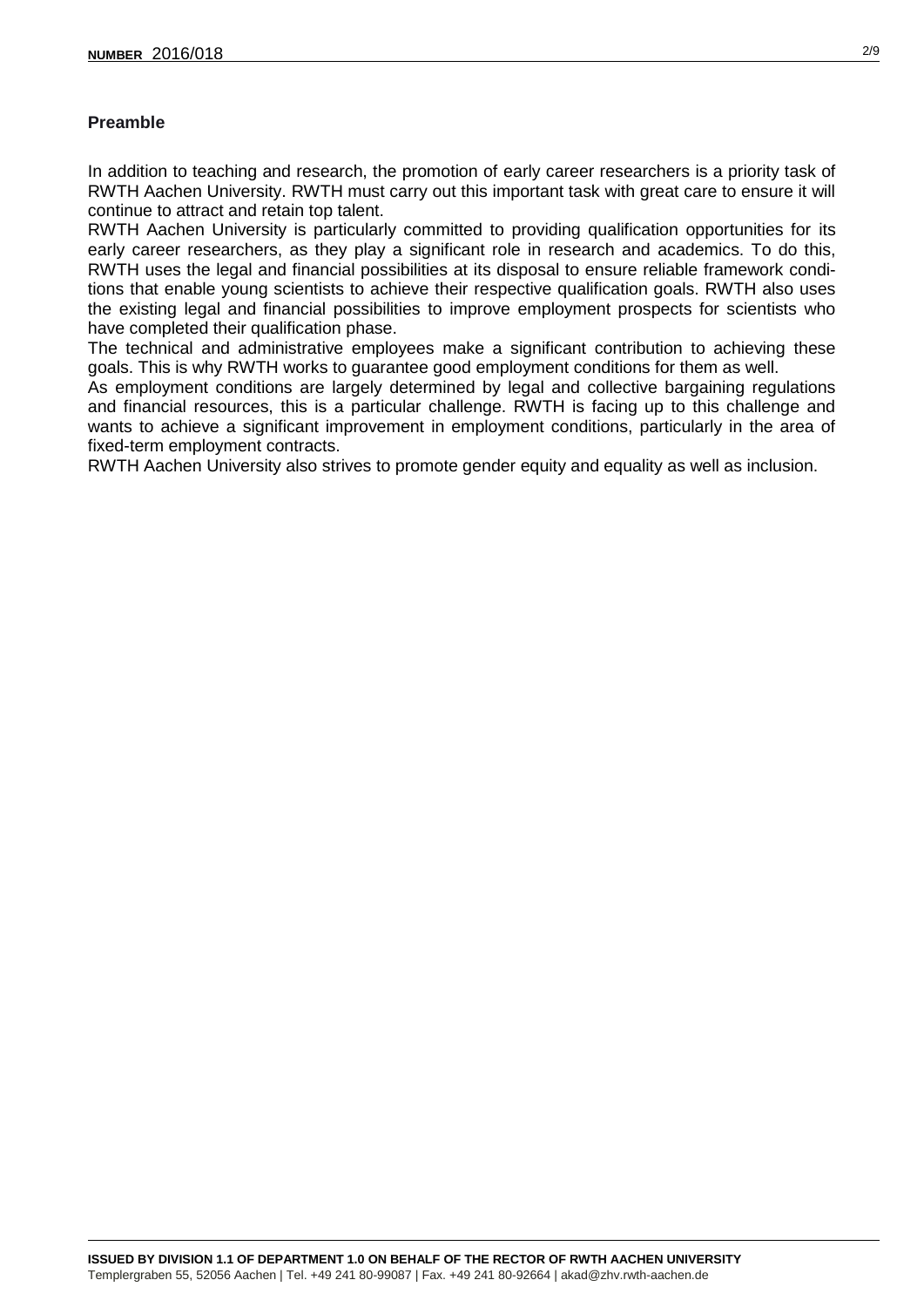#### **Article 1 General Framework Conditions of Fixed-Term Contracts**

- (1) As a rule, RWTH will enter into permanent employment contracts for tasks that are to be performed on a permanent basis. This does not apply if the employment is for academic qualification. Further details are regulated in the Concept for Permanent Employment Opportunities at RWTH Aachen University.
- (2) The duration of fixed-term employment contracts due to a temporary increased operational need is determined after careful forecasting. Managers in the academic field and in technology and administration have a special responsibility with regard to a fair and transparent handling of fixed-term contracts, and they also assume this responsibility through personnel development instruments.
- (3) If they rate equally in performance, suitability, and qualification, fixed-term employees of RWTH Aachen University are to be given preferential consideration when filling permanent positions.
- (4) Fixed-term employment contracts should be extended early enough so that those affected are not forced to register with the employment agency as jobseekers three months before the end of their employment contract.
- (5) The provisions of Articles 2 to 5 shall apply only to the extent permissible by fixed-term employment law.

# **Article 2 Special Framework Conditions for Academic Staff**

- (1) RWTH considers it an inherent management task to counsel its academic employees about the realistic possibilities of employment at RWTH Aachen University and in its academic operations for both the qualification phases and a subsequent career and works to ensure the managers of the various university institutions carry out this task. This also includes supporting employees with regard to career prospects through targeted offers in the area of further training and qualification.
- (2) RWTH is developing instruments to increase acceptance in university institutions of the need to structure the terms of employment appropriately.
- (3) As part of its institutional responsibility, RWTH provides a bridging fund within the scope of its financial possibilities in order, for example, to be able to compensate as far as possible for the risks generated externally by the university in terms of financing.

Note in the minutes regarding Article 2(2):

After the introduction of SAP, corresponding reports are to be generated for this purpose. PRWiss (Staff Council for Academic Staff) and the Group Representation for Academic Staff are involved in the conceptualization of these reports.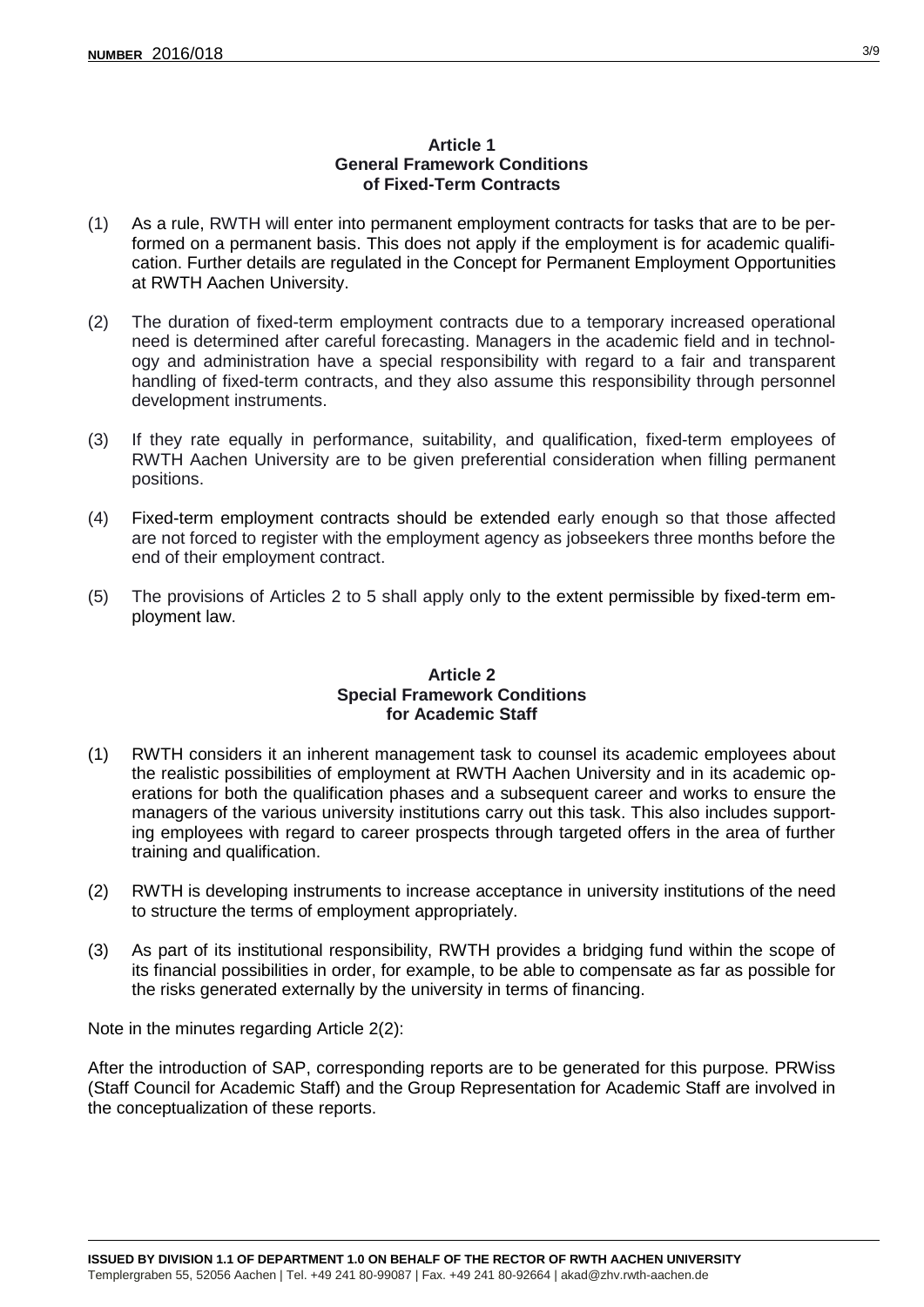Data on doctorates will also be collected, such as the total number of doctorates, the number of discontinued doctorates, and the average time taken to complete a doctorate in the various subjects and university institutions.

#### **Article 3 Fixed-Term Regulations for Academic Employees**

- (1) Fixed-term contracts in accordance with the Academic Fixed-Term Contract Act (Wissenschaftszeitvertragsgesetz [WissZeitVG]) take precedence over those in accordance with the Part-Time and Limited Term Employment Act (Teilzeit- und Befristungsgesetz [TzBfG]). Fixed-term employment contracts without a substantive reason according to the TzBfG shall only be concluded if there is a specific reason, which must be explained to the responsible Staff Council.
- (2) The duration of employment contracts for academic tariff employees is generally at least 12 months; exceptions must be justified.
- (3) The terms of employment contracts with staff mainly financed by third-party funds are based on the term of the grant period of the third-party funds. They are usually concluded for the duration of the project or the available project funds. Exceptions must be justified.
- (4) Employment contracts of postdocs who are to qualify for a professorship should have a duration of at least 3 years. The more extensive provisions of the Higher Education Act apply to junior professors employed under private law. As a rule, employment is full-time.
- (5) Insofar as the foundations for an academic qualification (doctorate, habilitation, or comparable qualification) are developed within the framework of the employment relationship financed by third-party funds, the fixed-term regulations which apply to employment relationships intended to serve the qualification in the form of a doctorate or for a professorship shall apply for the duration of the respective employment contract if the period of approval of the third-party funds is longer than the periods of employment applicable according to these fixed-term regulations.
- (6) Bridging measures– in particular after completion of the qualification that serve to facilitate the transition of the employees into subsequent employment, remain unaffected.
- (7) Article 4 applies to employment with the qualification goal of doctorate.

## **Article 4 Special Fixed-Term Regulations for University Staff Pursuing Their Doctorate**

- (1) RWTH Aachen University makes it possible to pursue a doctorate as an employee whose contract is subject to collective bargaining agreements, as far as the financial and structural framework conditions allow. External scholarship programs remain unaffected.
- (2) The fixed-term contracts are primarily concluded in accordance with § 2 Paragraph 1 of the Wissenschaftszeitvertragsgesetz (WissZeitVG).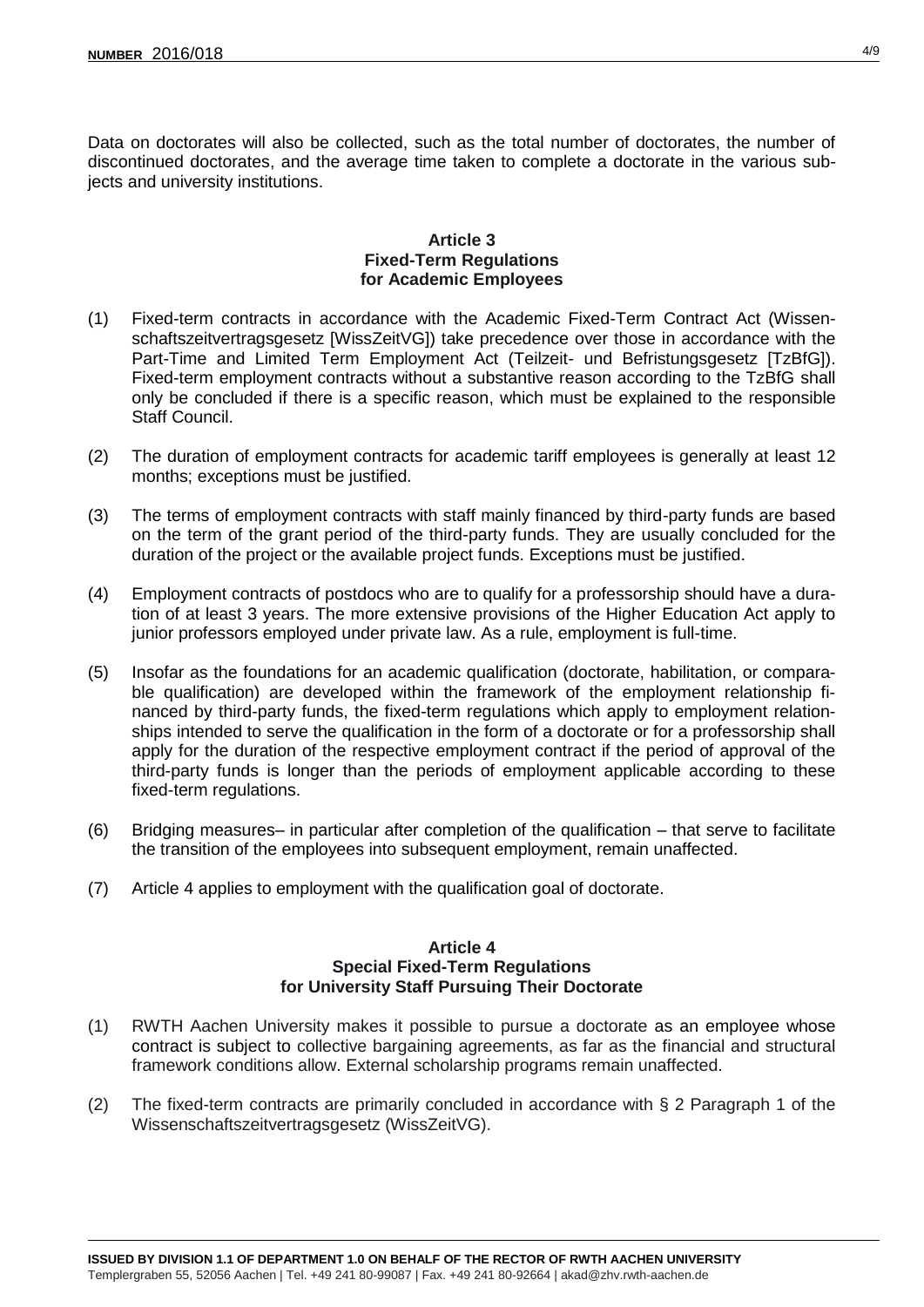- (3) During the employment relationship, attention has to be paid to ensure that the doctoral candidates receive an adequate number of tasks instrumental in the pursuit of a doctorate. The guiding principle is that these tasks should amount to at least one third of the respective working time. In the case of employment relationships financed by third-party funds, the conditions of the grant must be observed.
- (4) Doctoral candidates who are to be offered employment to pursue a doctorate are to be employed long enough to earn this qualification if they have the appropriate aptitude and performance.

As a rule, such employment contracts have a total duration of 3 years, irrespective of the funding, unless a different duration is customary according to the discipline. Two employment contracts may be concluded for the total duration, the first contract having a minimum duration of one year. The second employment contract is concluded after that, provided there has not been a negative interim evaluation by at least two university teachers at the end of the first contract, stating that there is no chance the doctoral project will succeed. In the case of a qualification phase of more than three years, a further contract should be concluded for the remaining period of the qualification phase, provided that there is a positive prognosis by the supervising professorship for the completion of the doctoral process within the intended contract period.

- (5) The possibility of concluding further employment contracts for the completion of the doctorate remains unaffected.
- (6) Supervisors and doctoral candidates agree on regulations to ensure qualified supervision of the doctoral studies.

### **Article 5 Fixed-Term Employment Regulations for Technical and Andministrative Employees**

- (1) Temporary appointments of employees in technology and administration are made primarily for objective reasons on the basis of § 14 (1) of the Part-Time and Limited Term Employment Act (TzBfG) and the other statutory provisions on the temporary nature of employment contracts. Fixed-term employment contracts without a substantive reason according to the TzBfG shall only be utilized if there is a justified reason, which must be explained to the responsible staff council.
- (2) The terms of employment contracts with staff mainly financed by third-party funds are based on the term of the grant period of the third-party funds. They are usually concluded for the duration of the project or the available project funds. Exceptions must be explained to the Staff Council.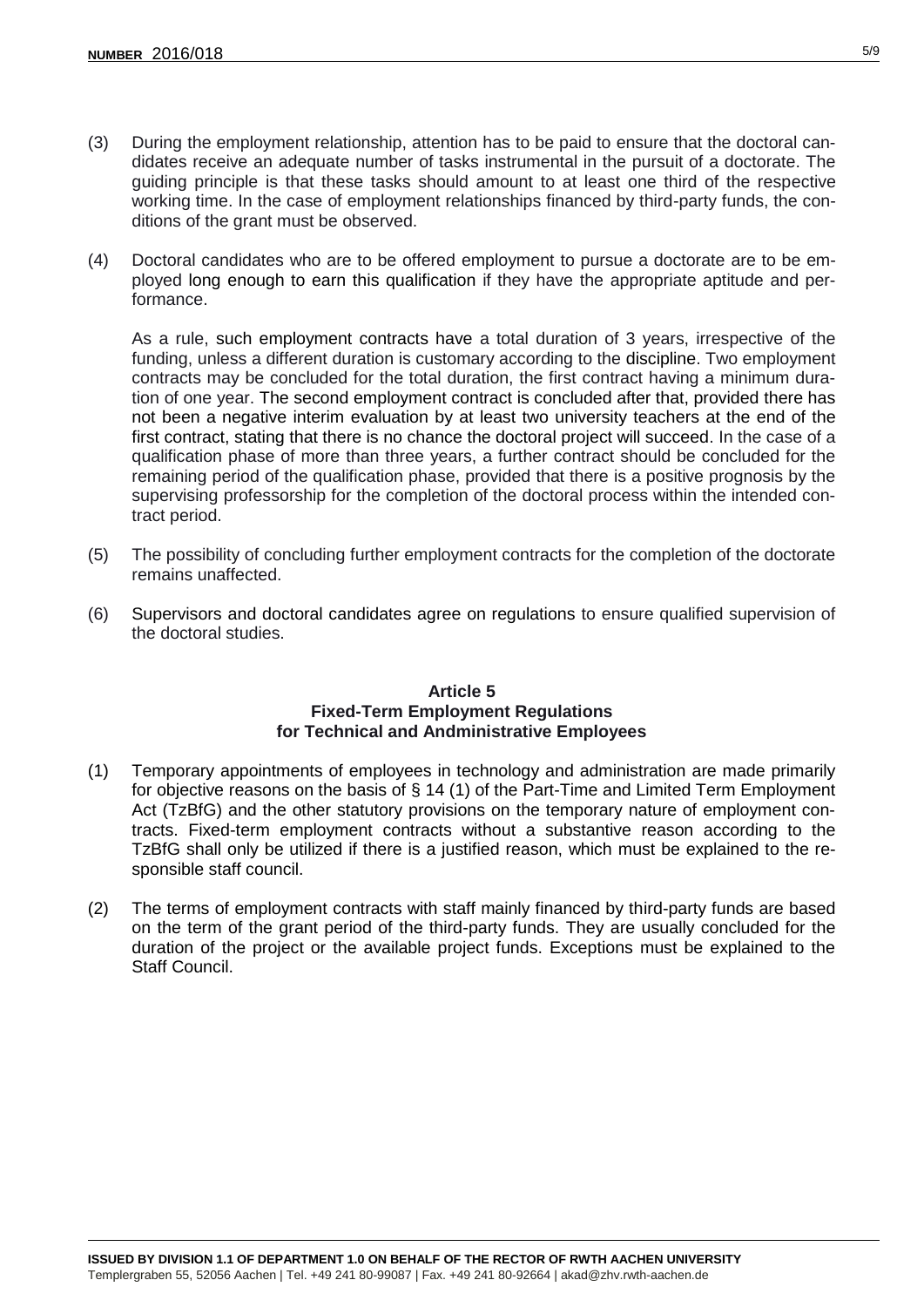# **Article 6 Employment of Graduate Assistants**

(1) Graduate assistants perform services in research and teaching as well as related administrative activities in the departments, academic institutions, or operating units (§ 46 HG).

In order to distinguish the personnel category of the graduate assistant from the other university personnel categories, RWTH Aachen University applies the demarcation criteria of the Official Statement of Reasons for § 46 HG.

- (2) RWTH strives not to employ anybody with a Master's degree within the legal framework of a graduate assistant.
- (3) Until the goal of paragraph 2 is achieved, RWTH Aachen University may employ individuals with a Master's degree or a comparable degree as graduate assistants for a maximum of 1 year only.
- (4) After someone has completed a doctorate, employment as a graduate assistant is no longer allowed.
- (5) When they are hired, research assistants are informed about the crediting regulations in the WissZeitVG in relation to the weekly working hours. At the request of the research assistants, RWTH Aachen University also allows employment with a contractually agreed weekly working time below the credit limit according to the WissZeitVG (currently 9.5 hours per week).

## **Article 7 Conditions of Employment Student Assistants**

- (1) As a rule, RWTH Aachen University employs student assistants only for services in research and teaching and related administrative activities, which, by their nature, are academic services. Student assistants provide support for research and for activities related to research and teaching, for example by assisting with the organization of courses, colloquia, conferences, exercises, excursions and specialist internships, supervising student working groups and selecting and compiling material for courses.
- (2) Employment options for student assistants are generally to be made known to the university community.
- (3) Only students who have not yet obtained a university degree in the subject to which they are assigned should be employed as student assistants.
- (4) Further regulations regarding the employment conditions of student assistants can be agreed upon between RWTH Aachen University and the respective representatives for student assistants (§ 46a HG).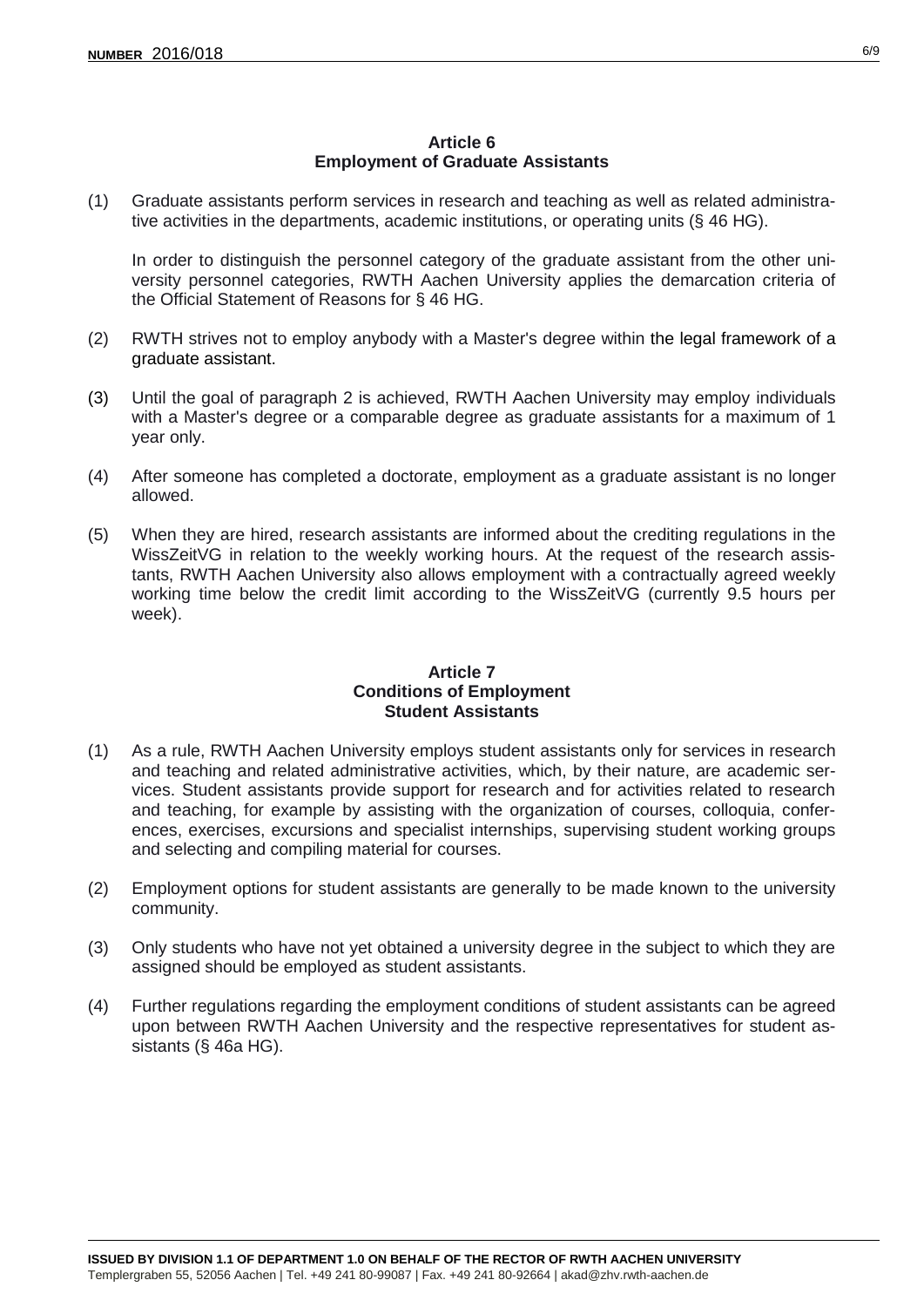# **Article 8 Contract Teachers**

- (1) Teaching assignments may be granted for teaching needs not covered by full-time staff. Teaching assignments to external persons should not be given for compulsory subjects. Exceptions may be made to improve the teaching experience.
- (2) RWTH Aachen University will ensure that language training, insofar as it is compulsory in examination regulations, study regulations or curricula, in particular in the languages English, Spanish and French, is regularly provided by full-time teaching staff and not predominantly by contract teachers.
- (3) As a rule, teaching assignments to academic staff are credited to working hours or remunerated separately.
- (4) The remuneration for teaching assignments shall take due account of any exam-related activities associated with the teaching assignment.
- (5) As a rule, teaching assignments should only be awarded to persons who are employed with at least 50% of the usual working hours or who are similarly self-employed or freelance.
- (6) As a rule, a teaching assignment should not exceed 8 semester hours per week. With the consent of the staff council, exceptions may be made in justified individual cases (e.g. in the artistic field).
- (7) Teaching assignments may be given over a period of several semesters.
- (8) RWTH grants the teachers access to its advanced training courses in higher education didactics; the University bears the costs of this advanced training, depending on its financial position.
- (9) RWTH offers teachers the opportunity to obtain insurance cover in a private group accident insurance policy at their own expense.

### **Article 9 Change of Tariff Employees**

- (1) In the event of a transfer of employees between universities sponsored by the State of North Rhine-Westphalia, RWTH Aachen University shall, when calculating the relevant step of the remuneration table in accordance with § 16 of the TV-L (if applicable, in the version of No. 5 of § 40 of the TV-L), count the previous periods as if the employee in question had completed these previous periods at RWTH Aachen University. The time already completed at the current pay grade at the transferring university shall also be deemed to have been completed at RWTH Aachen University.
- (2) RWTH Aachen University further undertakes to enable the acceptance of already achieved probationary promotions in accordance with the amended collective bargaining agreement of March 1, 2009, by means of references in the employment contract.
- (3) Paragraphs 1 and 2 shall apply accordingly to a transfer of employees of the state to RWTH Aachen University.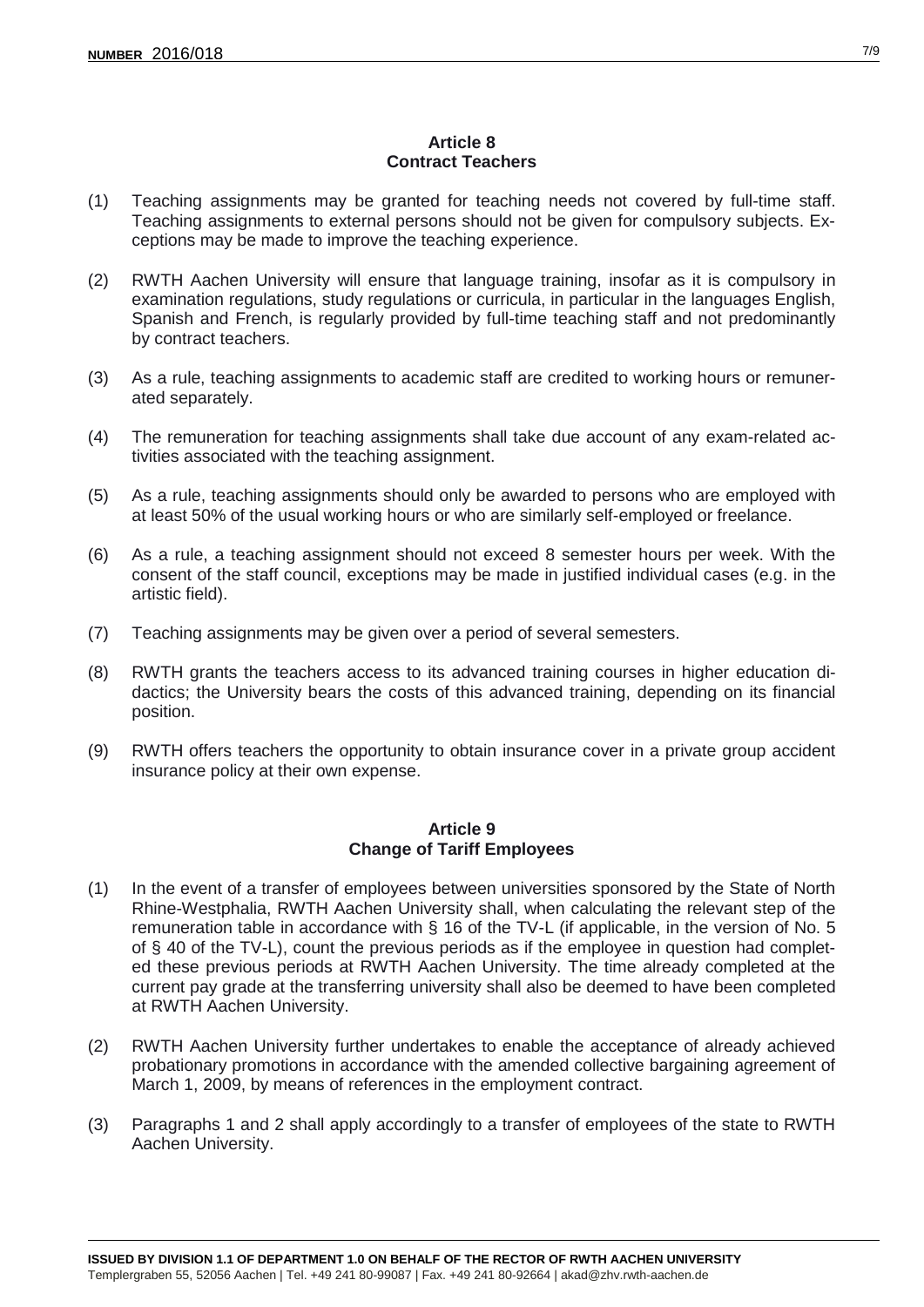#### **Article 10 Probationary Period when Transferring Between State-Sponsored Universities**

- (1) The instrument of the probationary period will continue to be used only with particular care and according to narrow criteria. In this context, solutions must be found which reduce the transfer risks for the employees concerned in the event of a change of university. In doing so, the universities take into account the fact that the transferring employees have undergone a probationary period at a transferring university with a positive result. They also take into account the fact that before the universities became independent, a probationary period at the receiving university was not permitted in the case of a change of university within the state.
- (2) Paragraph 1 shall also apply in the event of a transfer from serving the state to RWTH or a transfer from RWTH to the Ministry.

#### **Article 11 Dealing with Part-Time Employment**

- (1) Within the framework of personnel planning, RWTH Aachen University will link disability- and family-friendly aspects with suitable other personnel planning instruments in such a way that employees working part-time are not disadvantaged as far as possible. RWTH Aachen University ensures this, among other things, by developing suitable training offers and for staff returning from parental leaves.
- (2) RWTH Aachen University is committed to ensuring that staff are only hired to part-time positions if necessary, taking into account existing funding opportunities, organizational necessities, and good scientific practice aspects. The working time requests of employees are complied with insofar as this is justifiable for operational reasons.
- (3) As a rule, part-time employment of staff covered by collective bargaining agreements is carried out with a share of at least 50% of the regular collectively agreed working hours. Exceptions must be justified.
- (4) In the case of employees working on doctorates, the aim is for the extent of part-time employment to be at least in line with the guiding principles of the German Research Foundation's guidelines on the remuneration of doctoral researchers.
- (5) Part-time employees who wish to increase their agreed working hours shall, in principle, be given preference in filling vacant positions on the basis of equal performance, suitability, and qualifications.

## **Article 12 Health Management**

(1) RWTH Aachen University is expanding its health management system with the involvement of the staff councils, the equal opportunity officers, and the representatives of the severely disabled. It is developing concepts for this purpose and strives for a corresponding service agreement. RWTH Aachen fully applies the Directive on the Implementation of Rehabilitation and Participation of Disabled Persons (SGB IX) in the Public Sector in the State of North Rhine-Westphalia.